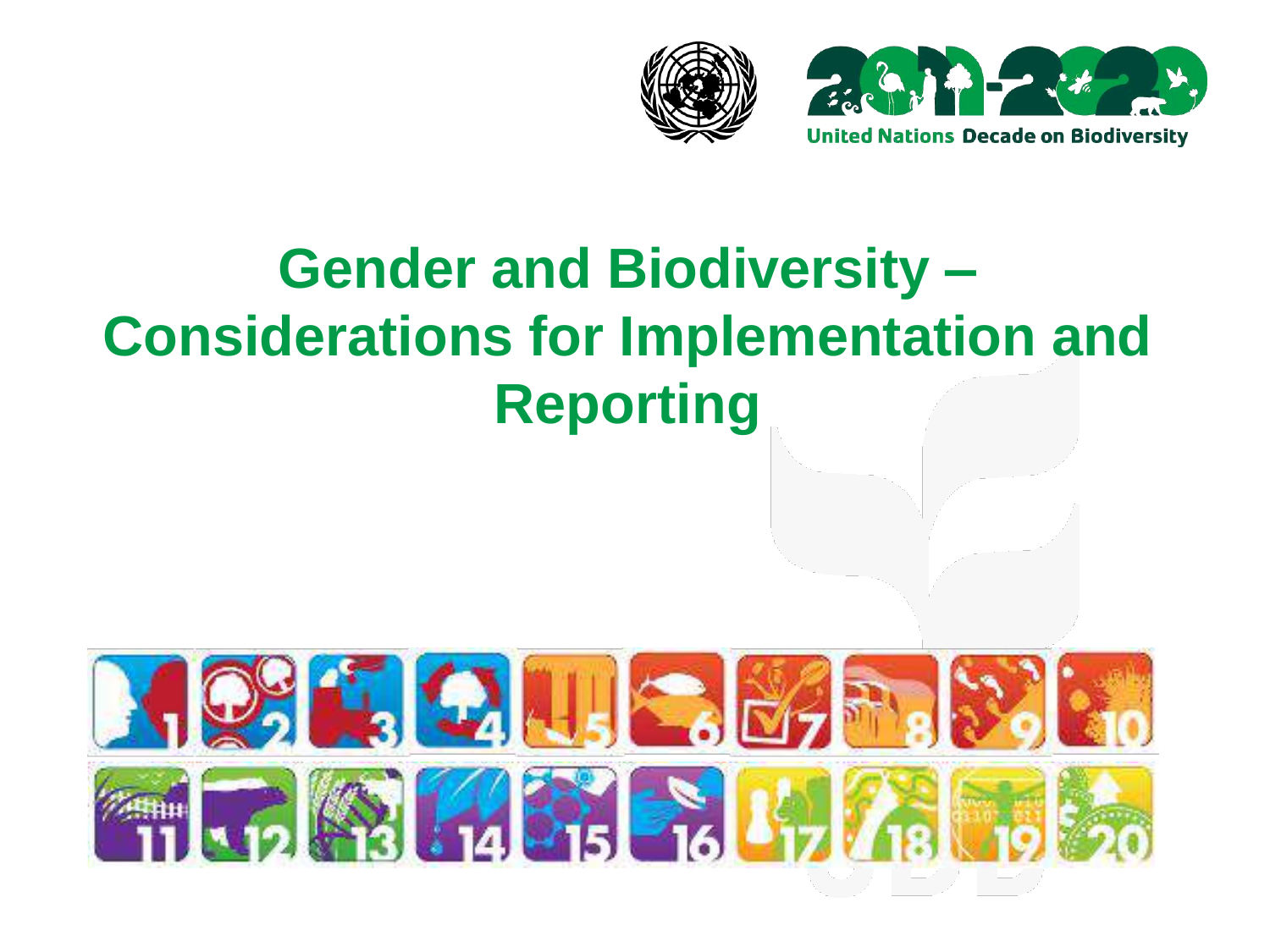### **Objectives**





- To introduce gender and biodiversity relationships
- To provide an overview of key gender elements under the Convention
- To highlight gender issues relevant to the Aichi Targets, and actions that can be taken to address them

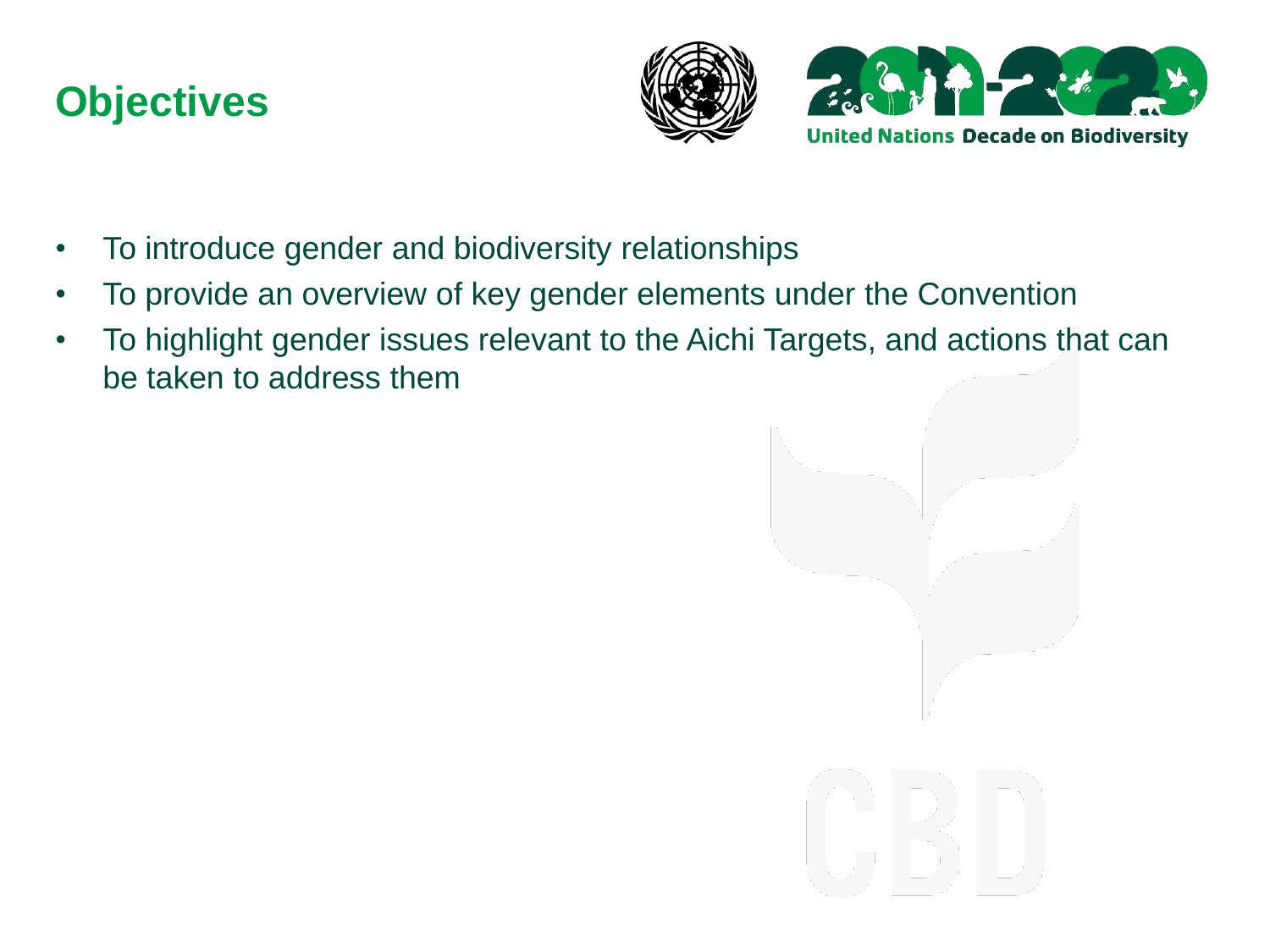### **Gender Considerations for Biodiversity**





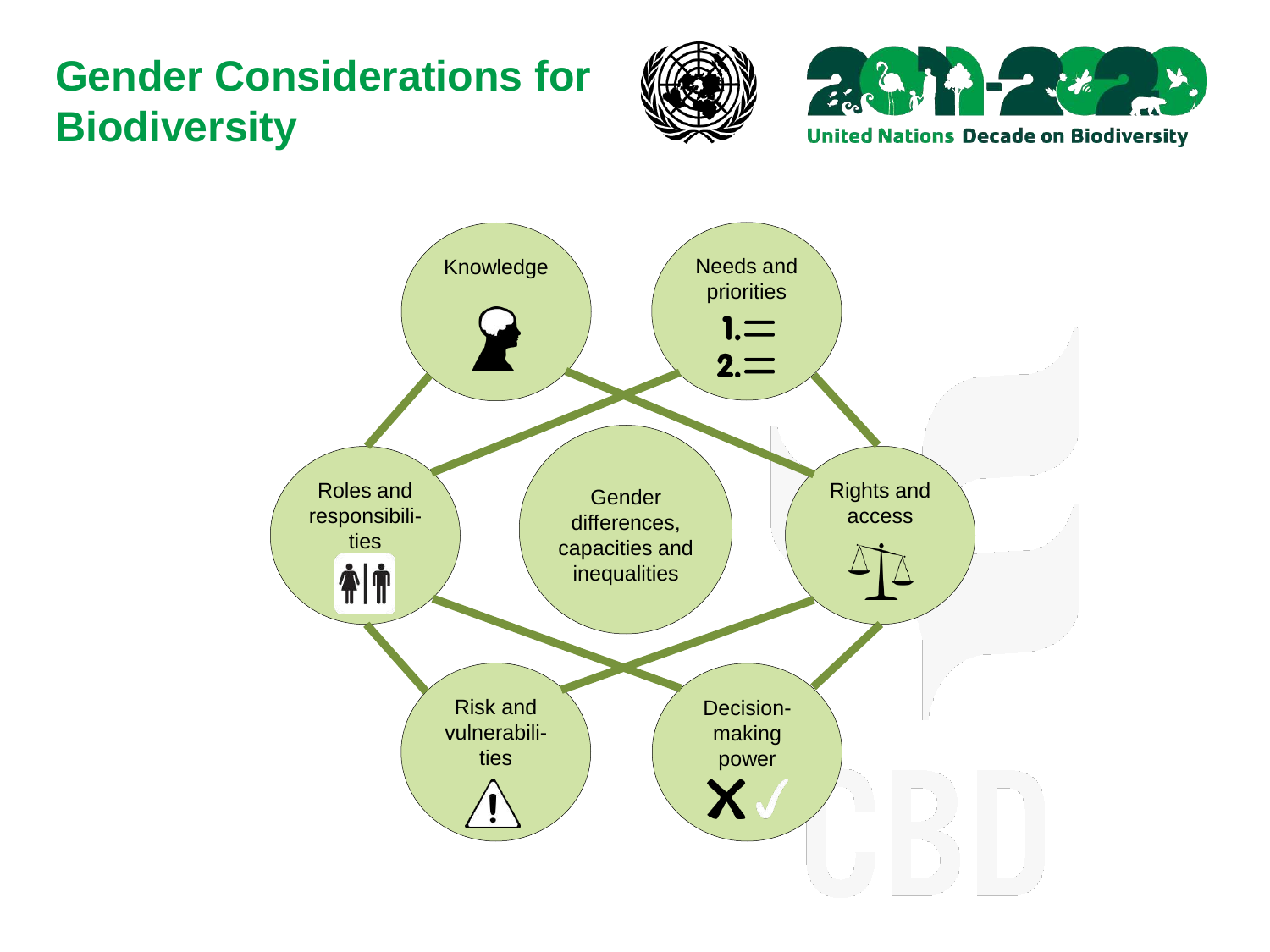# **Gender and Biodiversity Linkages**







• **Gender differences:** different "gender" roles of women and men, boys and girls = differences in reliance on biodiversity and ecosystems services develop distinct biodiversity knowledge

Women and men therefore have different **capacities** to contribute to biodiversity goals and are also **vulnerable** to changes in ecosystems and biodiversity initiatives in different ways



• **Gender inequalities:** globally, women's **rights and access to land, biological resources**, and other productive assets is much less than that of men. "Gender gaps" also exist in relation to education, technology, services, as well as **decision-making** in natural resource management, at all levels.

Gender roles are often at the root of these inequalities – for example, women's time constraints limit their engagement in biodiversity decisionmaking



**Gender-responsive biodiversity policy and programming:** takes into account differences, gaps and capacities in order to address unequal access to ecosystem services and biodiversity management, and build on the unique capacities of women and men in relation to biodiversity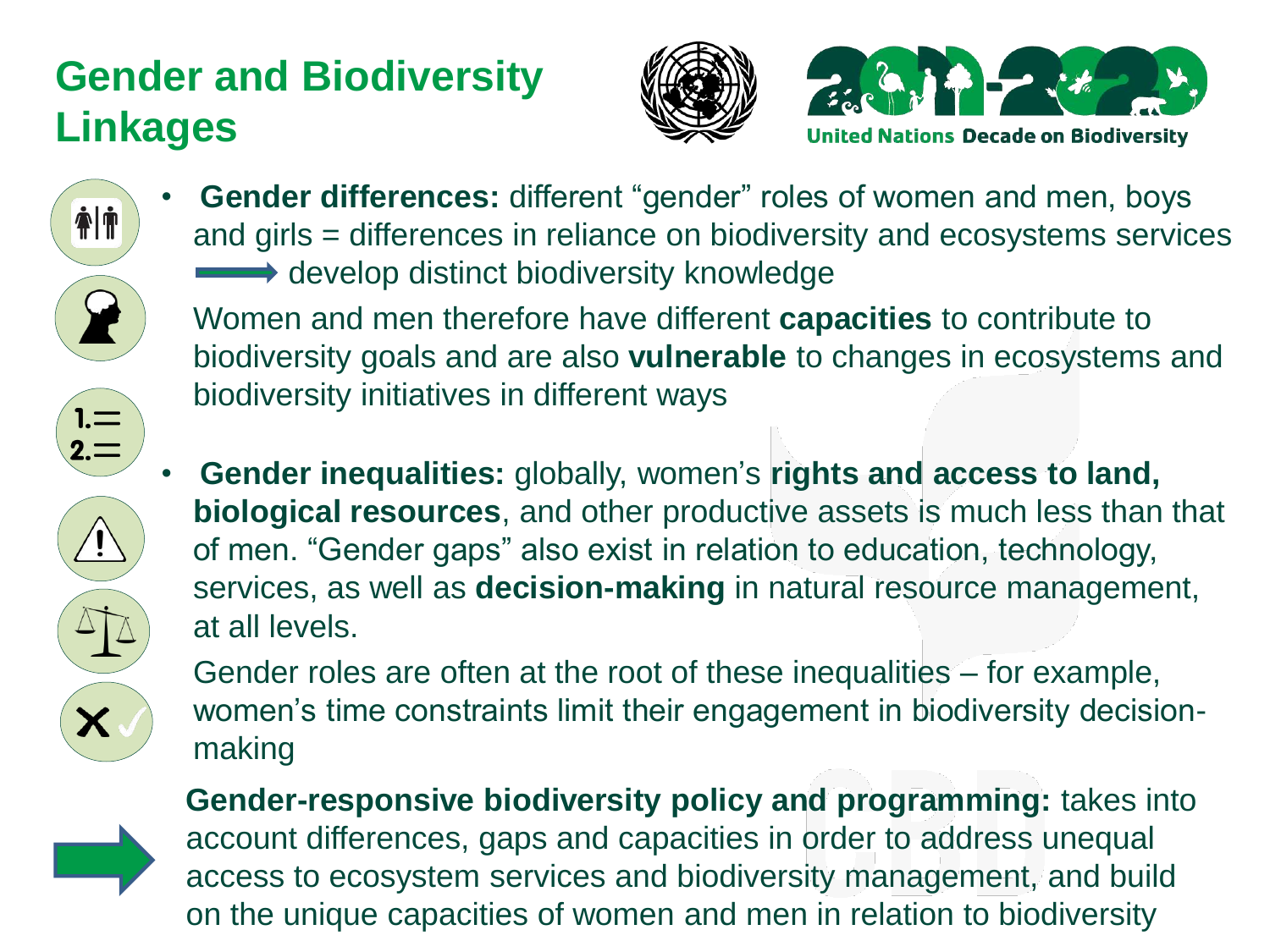### **2015-2020 Gender Plan of Action**





Provides a framework for the Secretariat to take actions and proposals for Parties to integrate gender into their work under the CBD

Strategic Objectives:

- •mainstream a gender perspective in implementation;
- •promote gender equality;
- •demonstrate the benefits of gender mainstreaming; and
- •increase the effectiveness of the work under the CBD

The Plan sets out four spheres of action – Policy, Organisational, Delivery and Constituency – which outline possible mainstreaming actions to be undertaken by the Secretariat and Parties

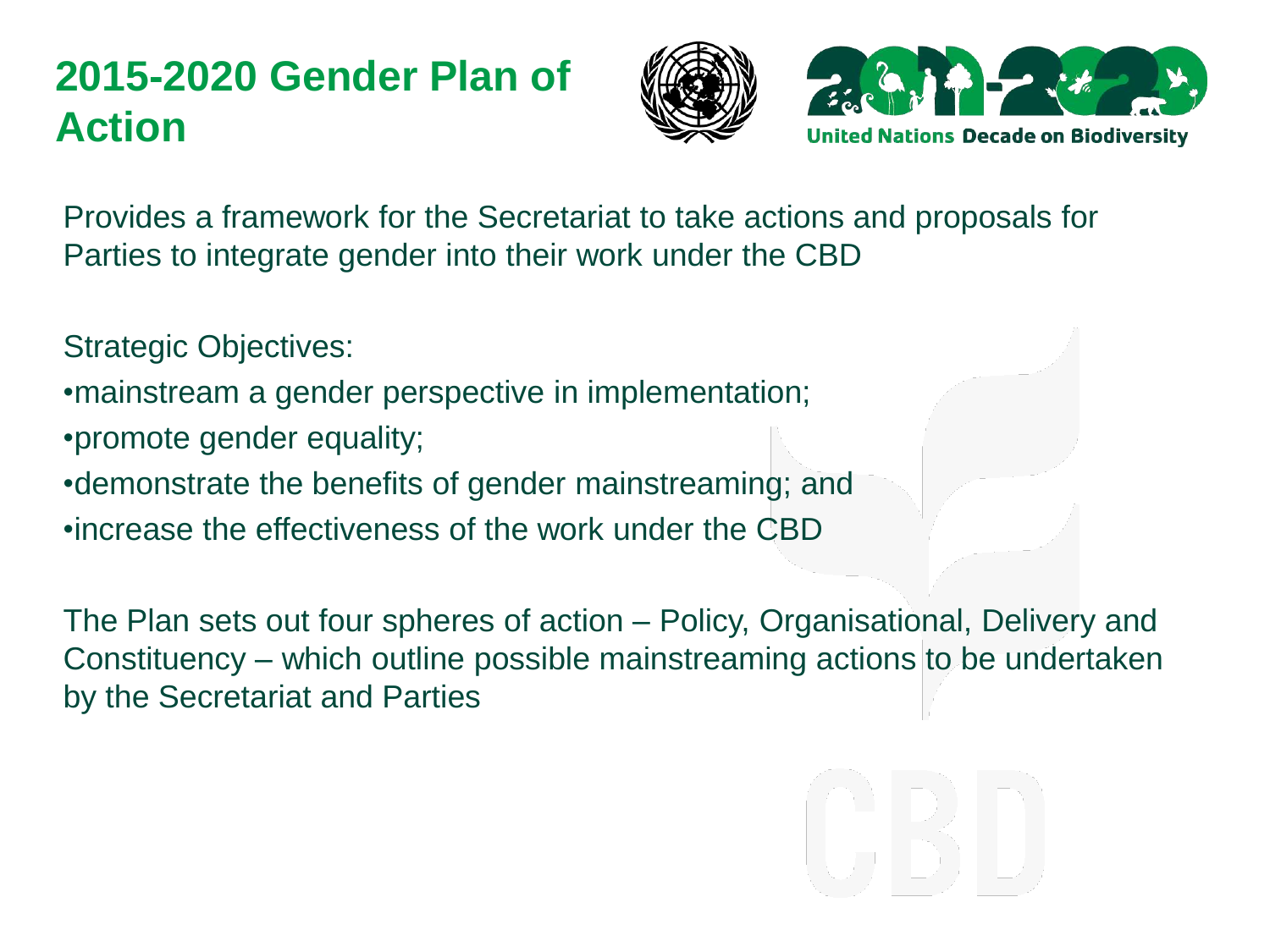### **Proposed Objectives for Parties**





Policy Sphere:

- •Mainstream gender into NBSAPs
- •Identify potential policy obstacles
- •Ensure political will

Organizational Sphere:

- •Provide adequate support to staff on gender issues
- •Finance gender mainstreaming

Delivery Sphere:

•Gain full and effective participation of men and women in implementation

•Consider women's and men's needs in design and implementation

Constituency Sphere:

•Build partnerships, ensure consistency with relevant conventions

•Benefit from lessons learned and good practice examples from related sectors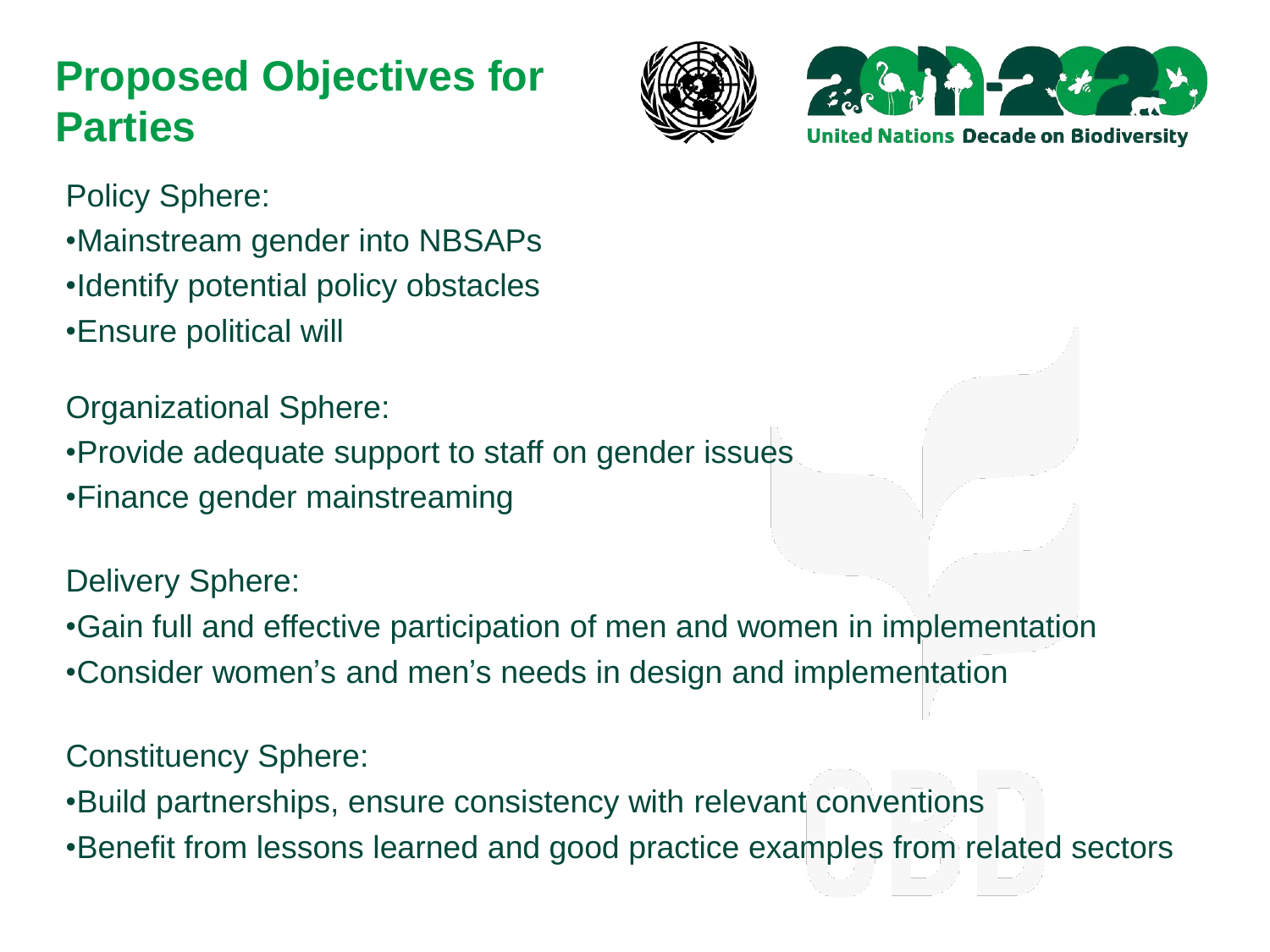### **CBD Guidance – Gender Mainstreaming in NBSAPs**





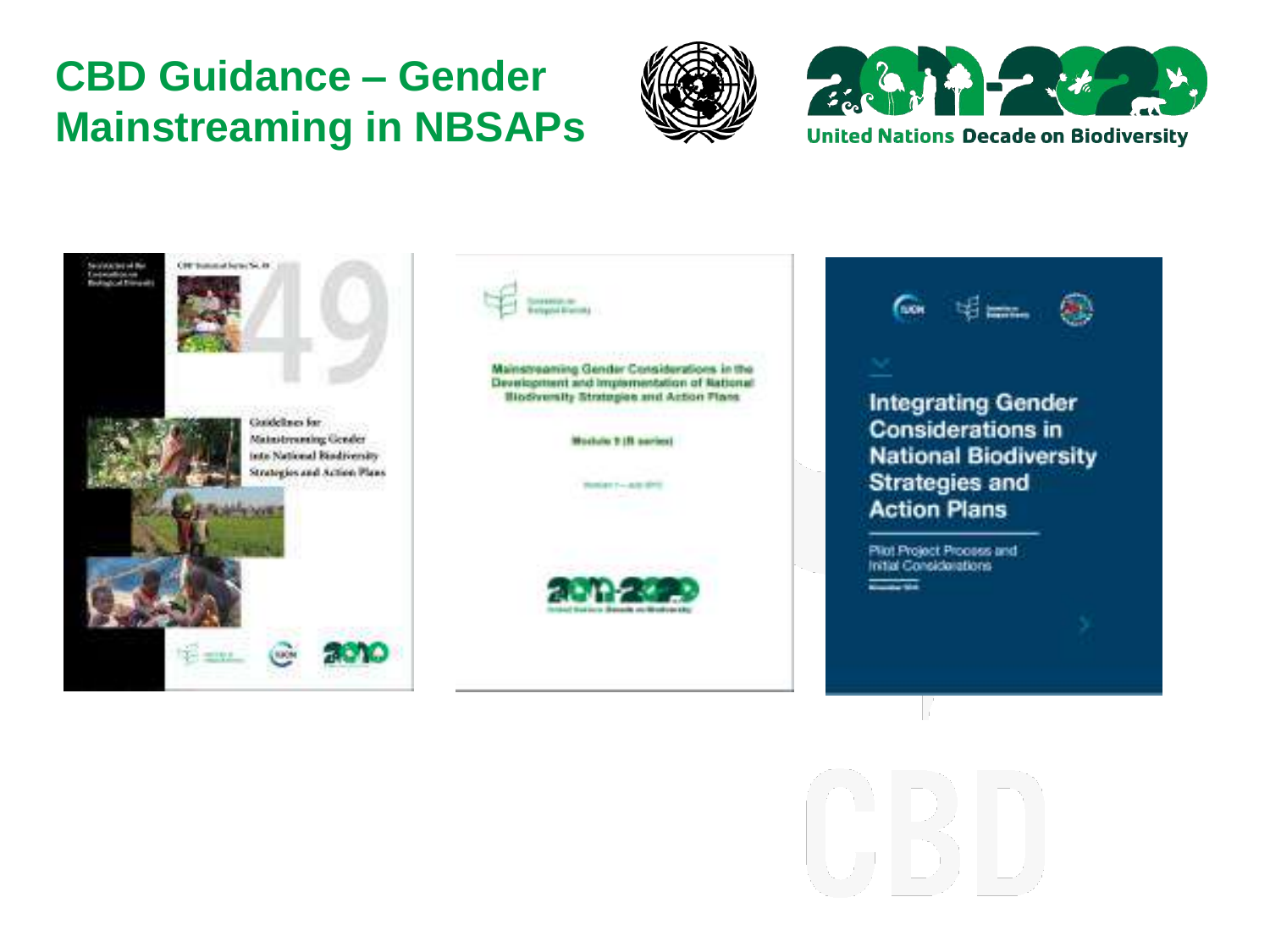# **Gender Linkages – Strategic Plan, Aichi Targets**





### **Strategic Plan**

- Requests Parties to mainstream gender considerations, where appropriate, in the implementation of the Plan
- Calls for capacity building on gender mainstreaming to be supported

**Aichi Biodiversity Target 14** highlights the needs of women, indigenous and local communities and the poor and vulnerable in the restoration and safeguarding of ecosystems

**COP 12 Decision XII/7** *Mainstreaming gender considerations The Conference of the Parties,*

1. *Recognizes* the importance of gender considerations to the achievement of the Aichi Biodiversity **Targets** 

 Considering and addressing **gender differences and inequalities** can increase the effectiveness of measures aimed at achieving the

### **Aichi Biodiversity Targets**

 $\rightarrow$  Gender is relevant for all Aichi Targets, and needs to considered for the implementation of all Targets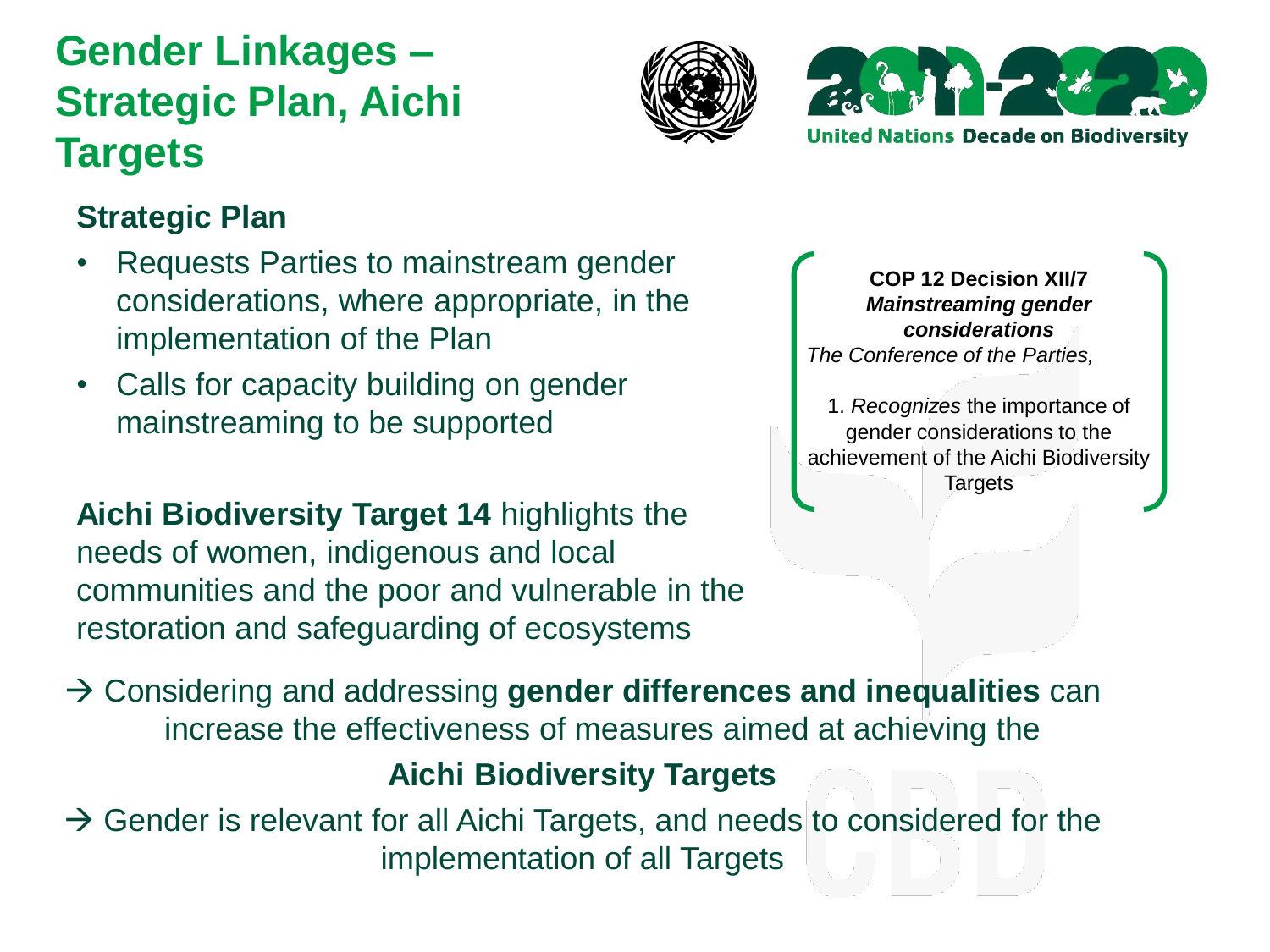### **Gender and the Aichi Targets Strategic Goal A**





**Strategic Goal A:** Address the underlying causes of biodiversity loss by mainstreaming biodiversity

**Target 1:** By 2020, at the latest, people are aware of the values of biodiversity and the steps they can take to conserve and use it sustainably

#### **Issues**

- Biodiversity often means different things to women and men because of their daily roles and social norms.
- $\rightarrow$  For example, women in Madre de Dios, Peru, tend to value fruits and other non-timber forest products more than men, while men attribute more value to timber species.

- Conduct sex-disaggregated assessments of awareness of biodiversity issues
- Target women and men differently in sensitization campaigns, and promote equal access to environmental education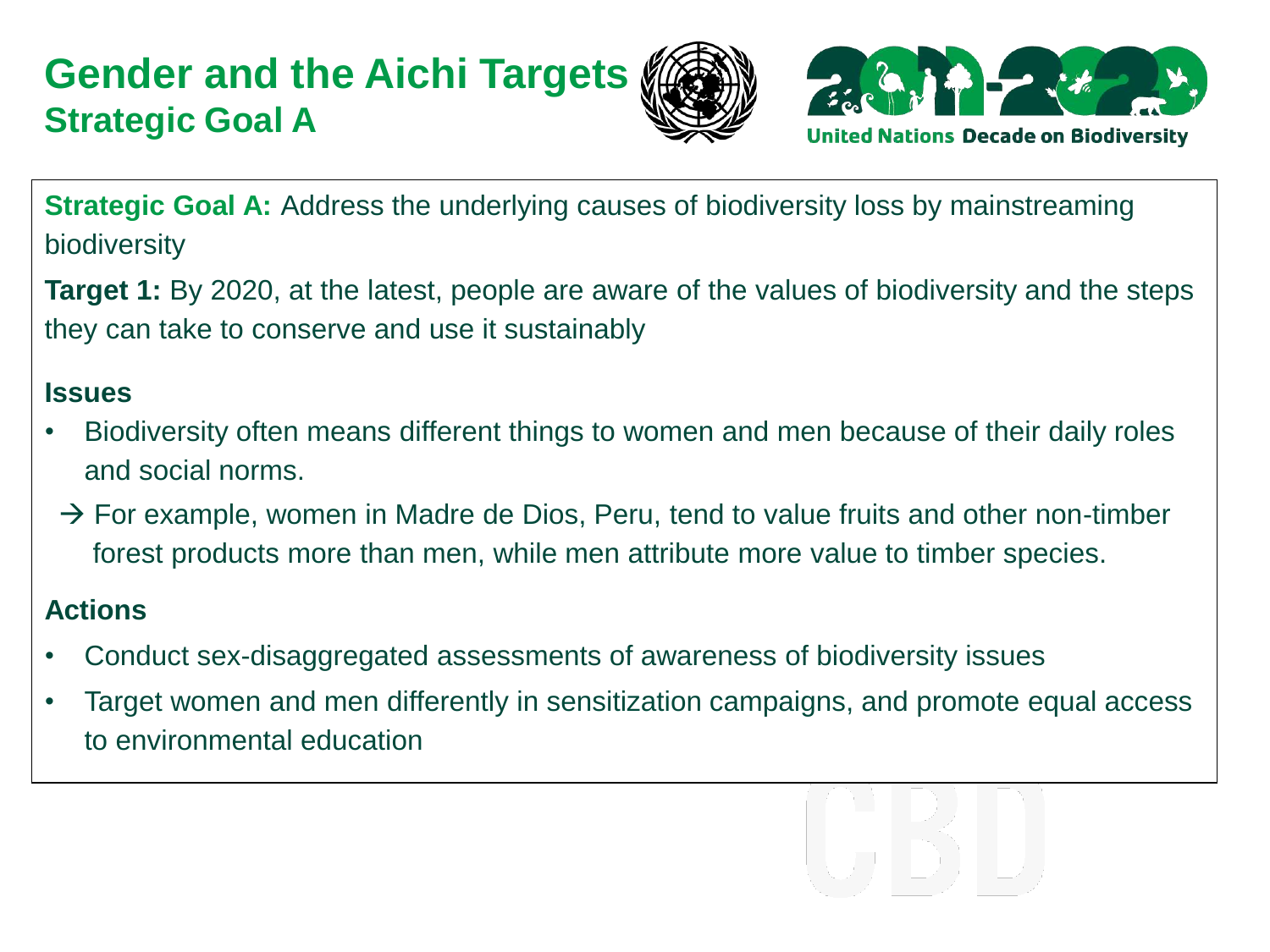### **Gender and the Aichi Targets Strategic Goal B**





**Strategic Goal B:** Reduce the direct pressures on biodiversity and promote sustainable use

**Target 5:** By 2020, the rate of loss of all natural habitats, including forests, is at least halved and where feasible brought close to zero, and degradation and fragmentation is significantly reduced

#### **Issues**

- Unequal participation in community-based natural resources management powerful groups dominate
- $\rightarrow$  Evidence shows that including women in forestry management groups can improve resource governance and conservation outcomes

#### **Actions**

• Engage both women and men in natural resource management

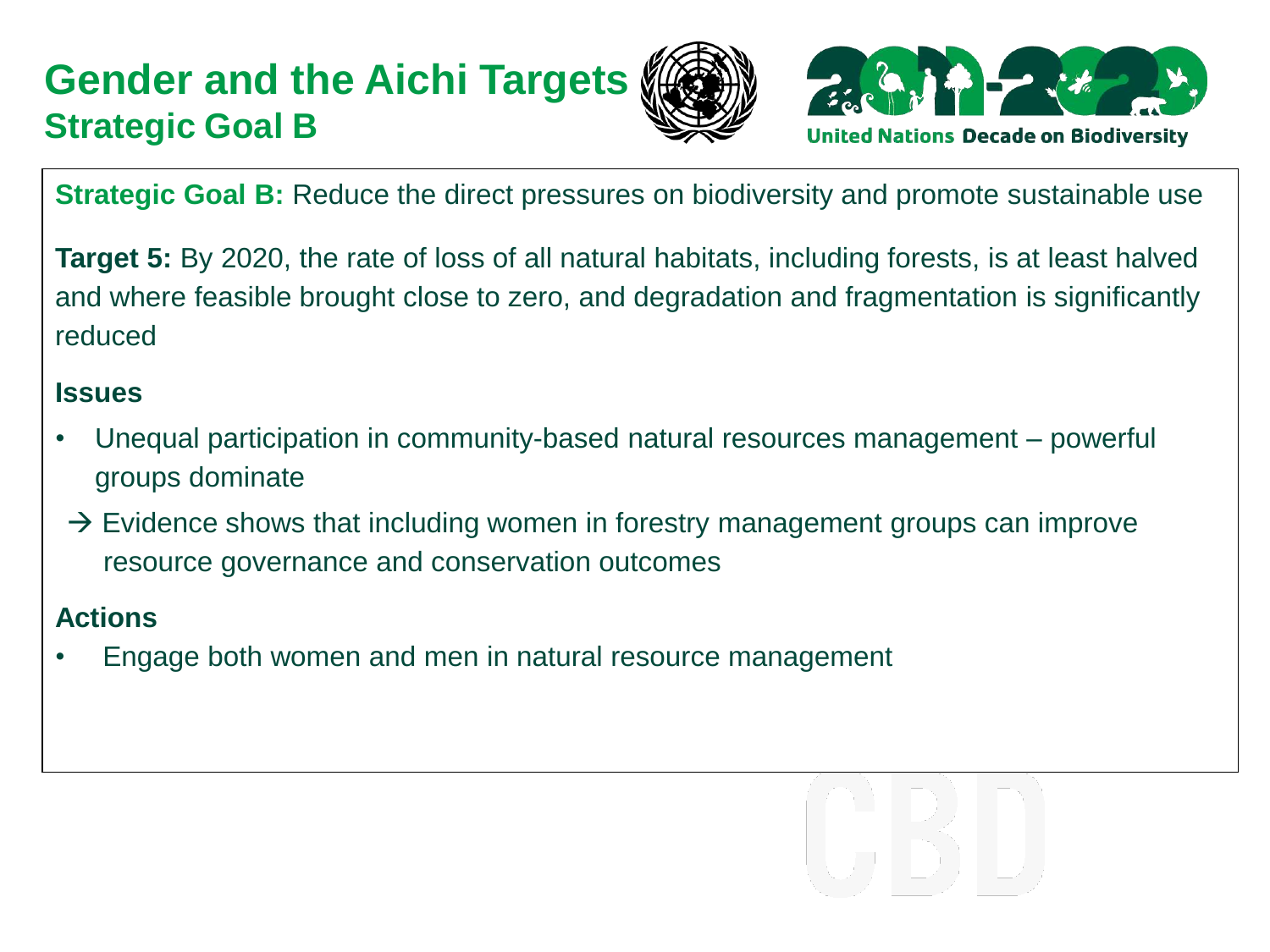### **Gender and the Aichi Targets Strategic Goal C**





**Strategic Goal C:** To improve the status of biodiversity by safeguarding ecosystems, species and genetic diversity

**Target 13:** By 2020, the genetic diversity of cultivated plants and farmed and domesticated animals and of wild relatives, including other socio-economically as well as culturally valuable species, is maintained, and strategies have been developed and implemented for minimizing genetic erosion and safeguarding their genetic diversity

#### **Issues**

- Gender differences in species conservation
- $\rightarrow$  Women in developing countries manage home gardens, conserve wild crop relatives

- Support women as well as men in traditional *in situ* conservation
- Promote equality in tenure rights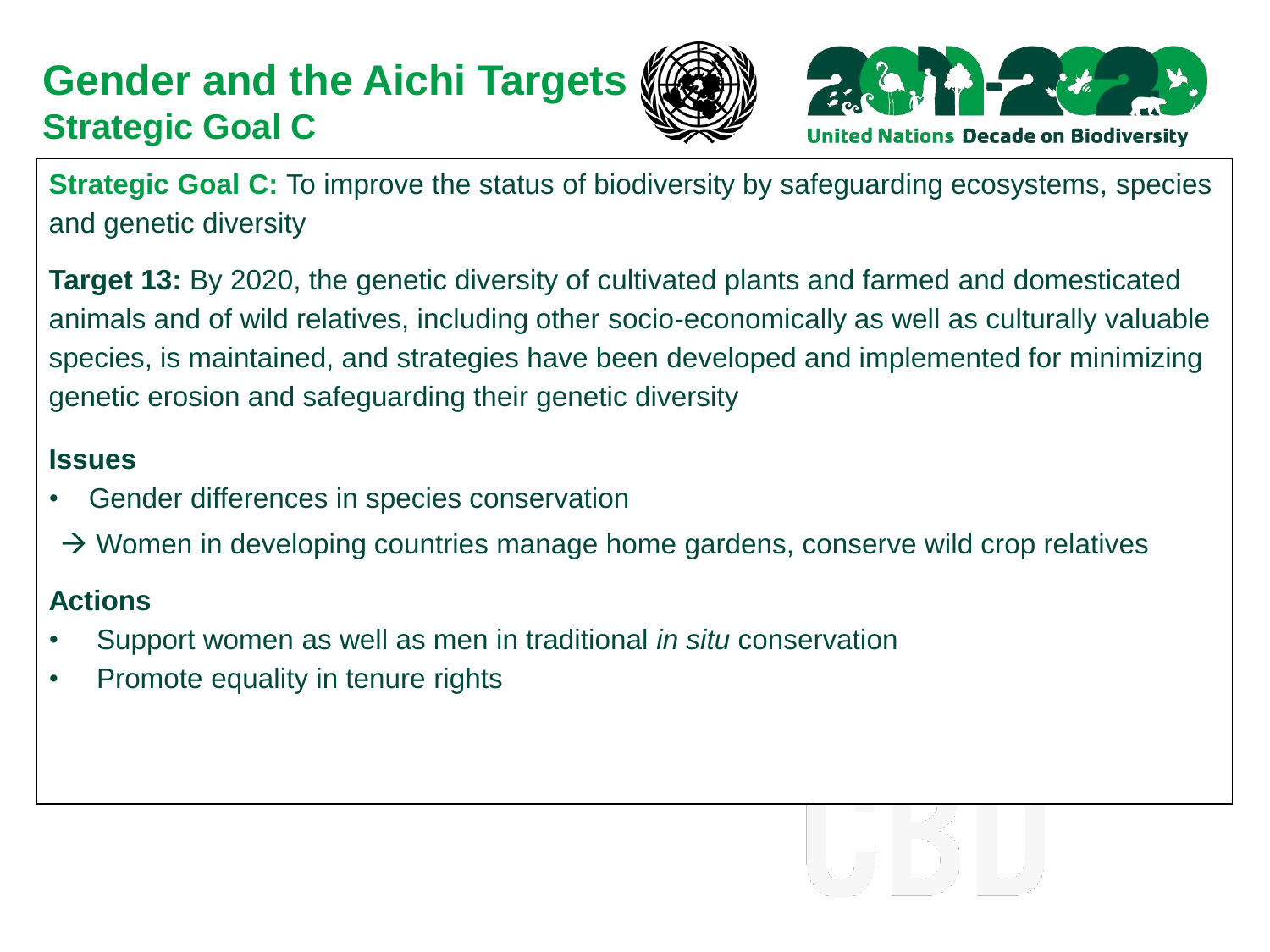### **Gender and the Aichi Targets Strategic Goal D**





**Strategic Goal D:** Enhance the benefits to all from biodiversity and ecosystem services **Target 14:** By 2020, ecosystems that provide essential services, including services related to water, and contribute to health, livelihoods and well-being, are restored and safeguarded, taking into account the needs of women, indigenous and local communities, and the poor and vulnerable

#### **Issues**

- Gender roles and priorities with regard to ecosystem services
- $\rightarrow$  For example, in Uganda, women were more affected by wetland degradation than men due to their use of wetlands for firewood, handicraft materials, water and herbal medicine

- Conduct gender analysis on use of ecosystem services
- Support equitable participation in ecosystem management institutions
- Improve women's land rights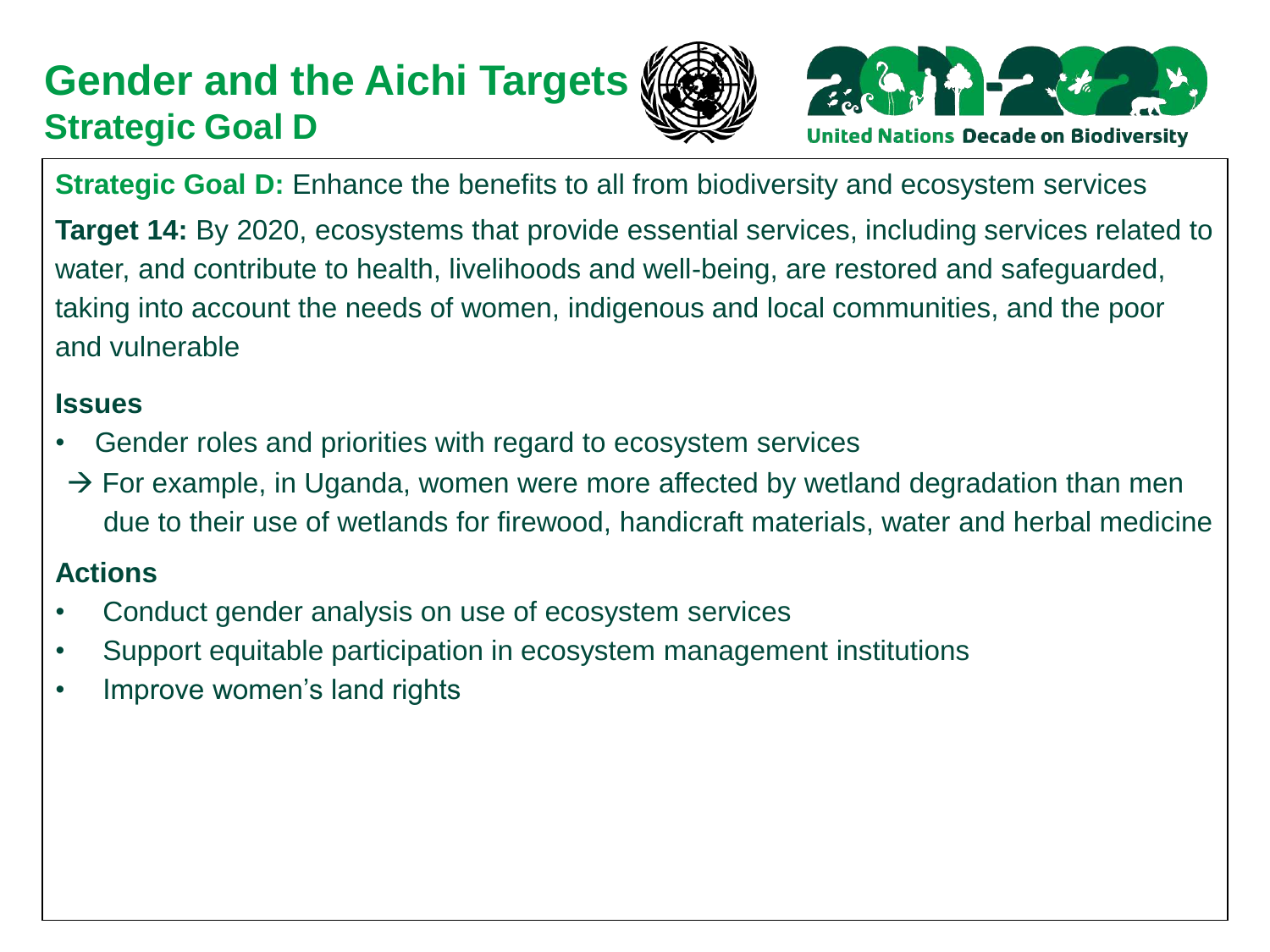### **Gender and the Aichi Targets Strategic Goal E**





**Strategic Goal E:** Enhance implementation through participatory planning, knowledge management and capacity building

**Target 20:** By 2020, at the latest, the mobilization of financial resources for effectively implementing the Strategic Plan for Biodiversity 2011-2020 from all sources… should increase substantially from the current levels

#### **Issues**

- Budgets are not "gender-neutral" need to account for the specific needs and interests of women and men
- $\rightarrow$  For example, many agricultural service programs have failed to reach women and men farmers effectively, and to address the different obstacles they face

- Adopt gender-responsive budgeting
- $\rightarrow$  For example, the Government of Liberia allocated US \$500,000 in the budget of its NBSAP to micro-credit projects to support women's empowerment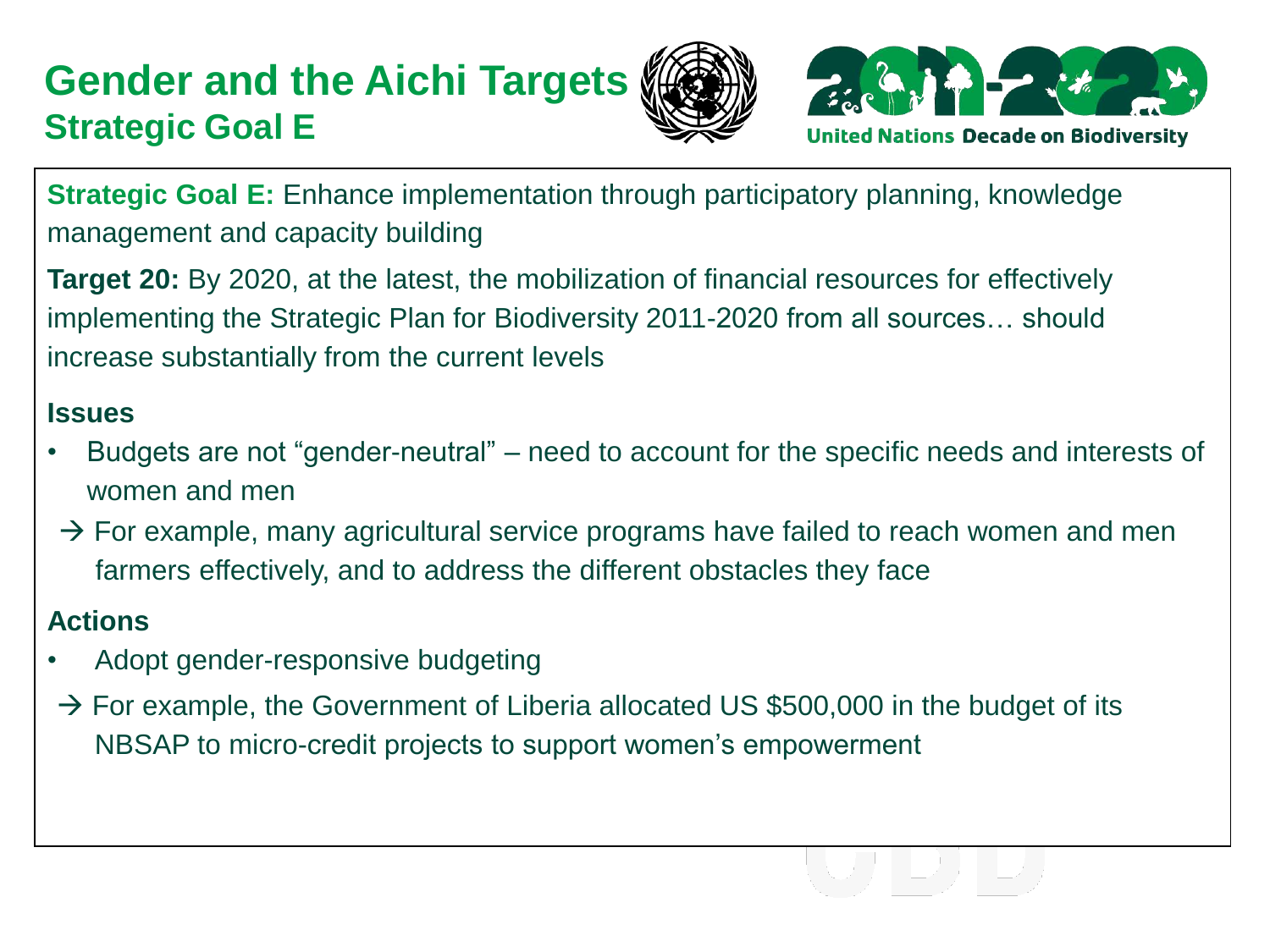# **Gender and the Aichi Targets – Critical Actions**





### **Gender-responsive measures to achieve the targets include to**:

- Collect and apply sex-disaggregated data
- Carry out gender analysis and qualitative research to clarify differences in roles, values, behaviours
- Ensure equal rights to use, access, control and derive benefits
- Promote equal participation and decision-making power between women and men
- Take into account gender-differentiated knowledge, needs and priorities
- Allocate resources, including gender expertise and finance





India - Solar engineering trainer © UN Women/Gaganjit Singh Guinea - Rural Women's Cooperative © UN Women/Joe Saade